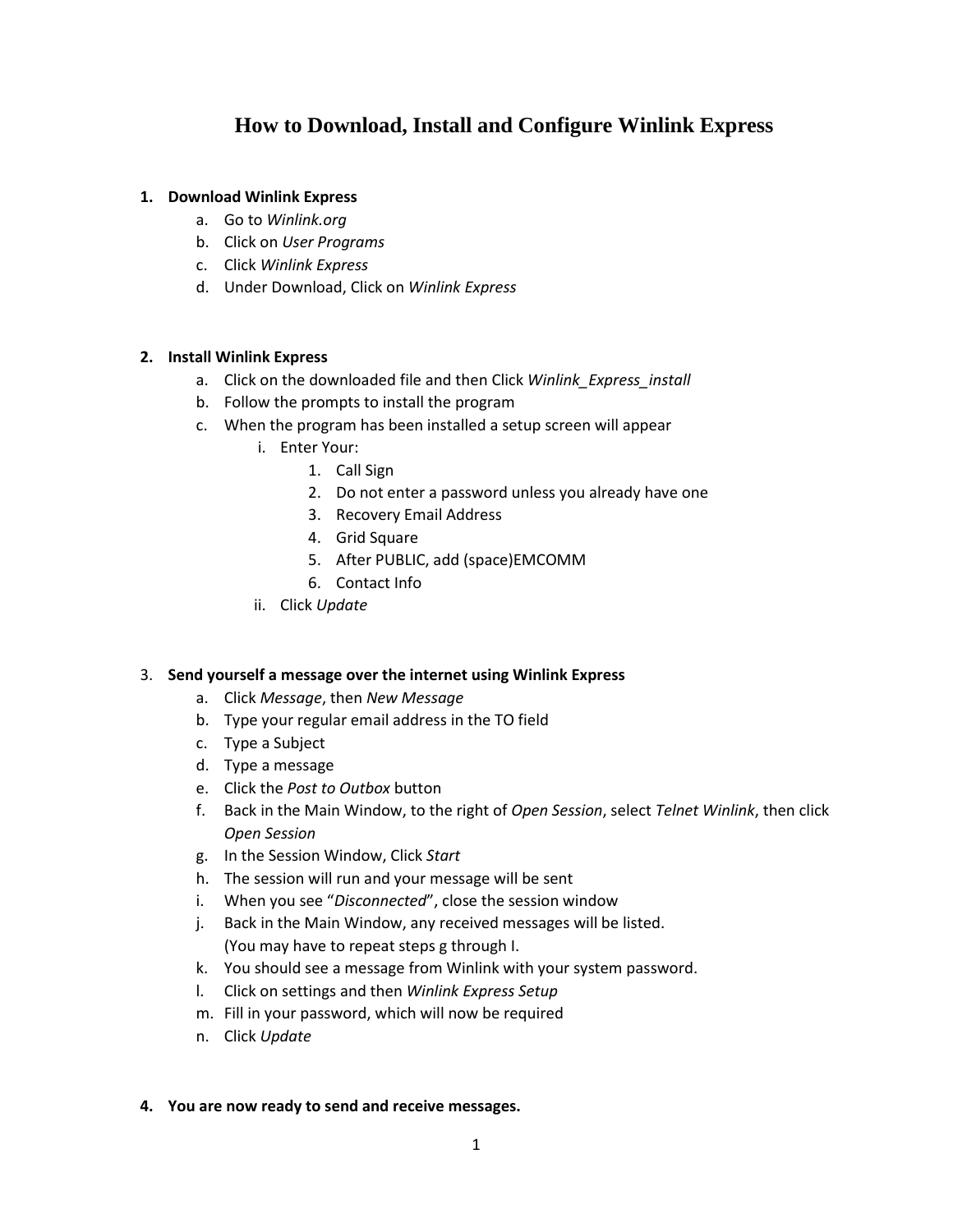# Using Winlink Express

# Writing and Posting a Message:

- 1. Launch Winlink Express
- 2. Click MESSAGE, then NEW MESSAGE
- 3. Either manually fill in the TO field or click on TO and select an address from your address book.
- 4. Enter the SUBJECT
- 5. Type the message
- 6. If you want to send a form:
	- a. click on SELECT TEMPLATE
	- b. Expand STANDARD TEMPLATES
	- c. Expand WA\_STATE\_FORMS
	- d. Double-click the desired Template
	- e. Fill out the template
	- f. Click SUBMIT
	- g. Close the browser window
- 7. POST the message to the OUTBOX

## Sending a Message and Checking for Incoming Messages:

- 1. Turn on your radio and TNC
- 2. Launch Winlink Express
- 3. Select PACKET WINLINK and click OPEN SESSION \*
- 4. Click on CHANNEL SELECTION
- 5. Note the frequency of the gateway you will be using and tune your radio to that frequency
- 6. Double-click the selected gateway station
- 7. Click START
	- a. Winlink will connect, download any new messages, send any messages in your outbox and disconnect.
- 8. When the session is complete, close the session window and review any new messages in your inbox.

\*To send and receive emails over the internet, Select TELNET is step 3 and skip steps 4, 5 and 6.

Note: You can send and receive emails between Winlink and any other email account. To send emails to a Winlink address (for example[, wa7dem@winlink.org\)](mailto:wa7dem@winlink.org), from a non-Winlink address, you need to have first received an email from that Winlink address. As an alternative, you can send email to a Winlink address by starting the subject line with //WL2K .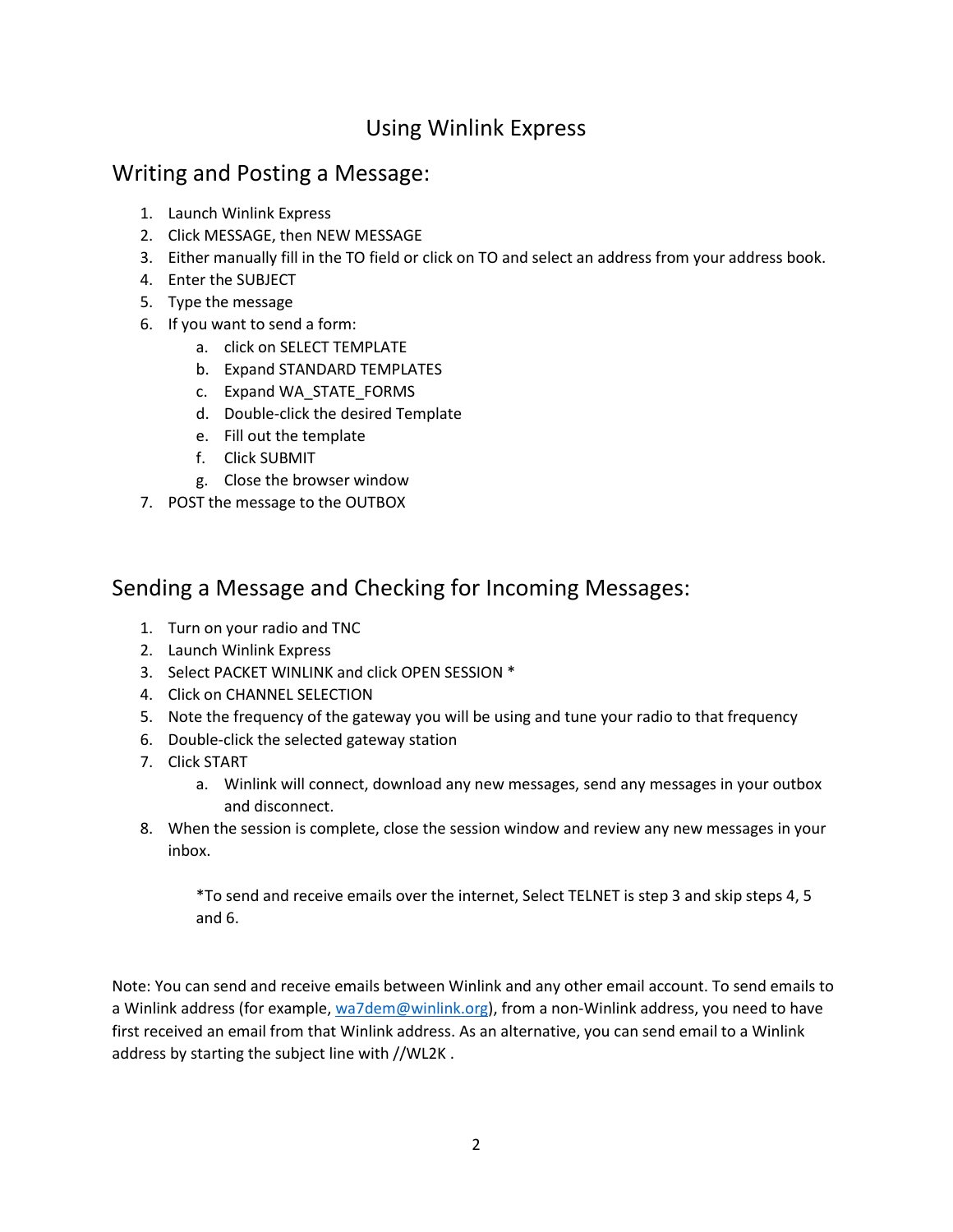# How to Send a Peer-to-Peer (P2P) message using Winlink Express

## (P2P messages are sent directly between two stations instead of going through a gateway.)

### At the Receive Station:

- 1. Turn on your TNC and Launch RMS Express.
- 2. Verify your radio is set to the correct frequency.
- 3. Open a Packet Session.
- 4. Switch to Peer-to-Peer.

### At the Transmit Station:

- 1. Turn on your TNC and Launch RMS Express.
- 2. Prepare the Message.
	- a. Select *New Message*
	- b. In the *Send As* field, select *Peer-to-Peer Message.*
	- c. Address the message to the Receive Station.
	- d. Type the message.
	- e. *Post* the Message to the *Outbox.*
- 3. Verify your radio is set to the correct frequency.
- 4. Send the Message
	- a. Open a *Packet Winlink* Session.
	- b. Switch to *Peer-to-Peer Session.*
	- c. Enter the Receive Station's Callsign.
	- d. Click on *Start*.